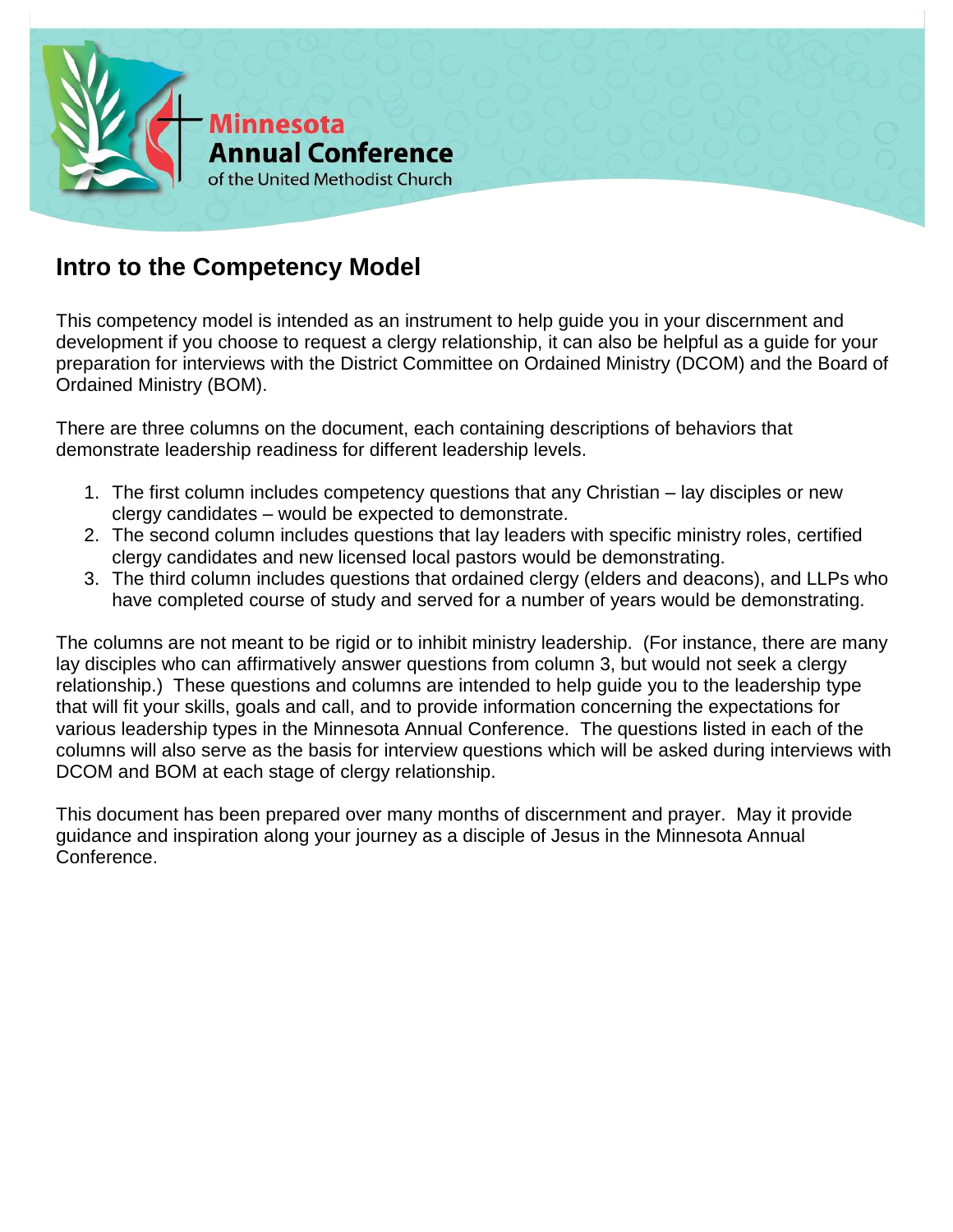

## Competency Model Minnesota Annual Conference of the United Methodist Church

## Our Mission:

Making disciples of Jesus Christ for the transformation of the world by increasing the number of congregations and ministries that are vital expressions of the scriptural imperatives to grow in love of God and neighbor, reach new people, and heal a broken world.

## Our Vision:

Building an Abundant Life Movement

| <b>All are Called to an Abundant</b><br><b>Life in Jesus Christ</b>                                                 |                                                                                                                              | <b>Leading Others to an</b><br><b>Abundant Life in Jesus Christ</b>                                                                                                                                   | <b>Leader of Leaders in the</b><br><b>Abundant Life in Jesus Christ</b>                                                                                                                                                                                                                                                                        |
|---------------------------------------------------------------------------------------------------------------------|------------------------------------------------------------------------------------------------------------------------------|-------------------------------------------------------------------------------------------------------------------------------------------------------------------------------------------------------|------------------------------------------------------------------------------------------------------------------------------------------------------------------------------------------------------------------------------------------------------------------------------------------------------------------------------------------------|
| Demonstrates a growing spiritual,<br>emotional maturity and exhibits<br>personal integrity and self-<br>management. |                                                                                                                              | Is seen as a role model, and is sought<br>out as a mentor and teacher. Builds<br>high performing teams.                                                                                               | Thinks organizationally, has a<br>multiplication mindset, and a proven<br>track record in moving concepts from<br>ideas to implementation.                                                                                                                                                                                                     |
| Personal Passionate Faith                                                                                           | Do I have a Why Jesus story<br>that I name, claim and live?                                                                  | Am I seeking opportunities to meet<br>new people, build relationships and<br>share my, Why Jesus story?<br>Am I helping people transact a<br>spiritual experience that they have<br>never had before? | Do I have sustained passion for<br>creating environments where<br>people can encounter the risen<br>Lord through inspiring worship and<br>compelling preaching?<br>Am I aligning mission, vision, values<br>and goals for the organization<br>towards the cause of making<br>disciples of Jesus Christ for the<br>transformation of the world? |
| Evangelistic Heart:                                                                                                 | Do I care enough about others<br>to build authentic relationships<br>and am I brave enough to share<br>my heart about Jesus? | Am I gathering, inspiring, and<br>motivating others towards a vision<br>of life in Jesus Christ?                                                                                                      | Do I consistently preach for a<br>response as well as offering explicit<br>invitation to follow Jesus Christ?<br>Am I building a culture of reaching<br>others with robust systems of<br>radical hospitality, invitational<br>evangelism and risk taking service<br>and mission?                                                               |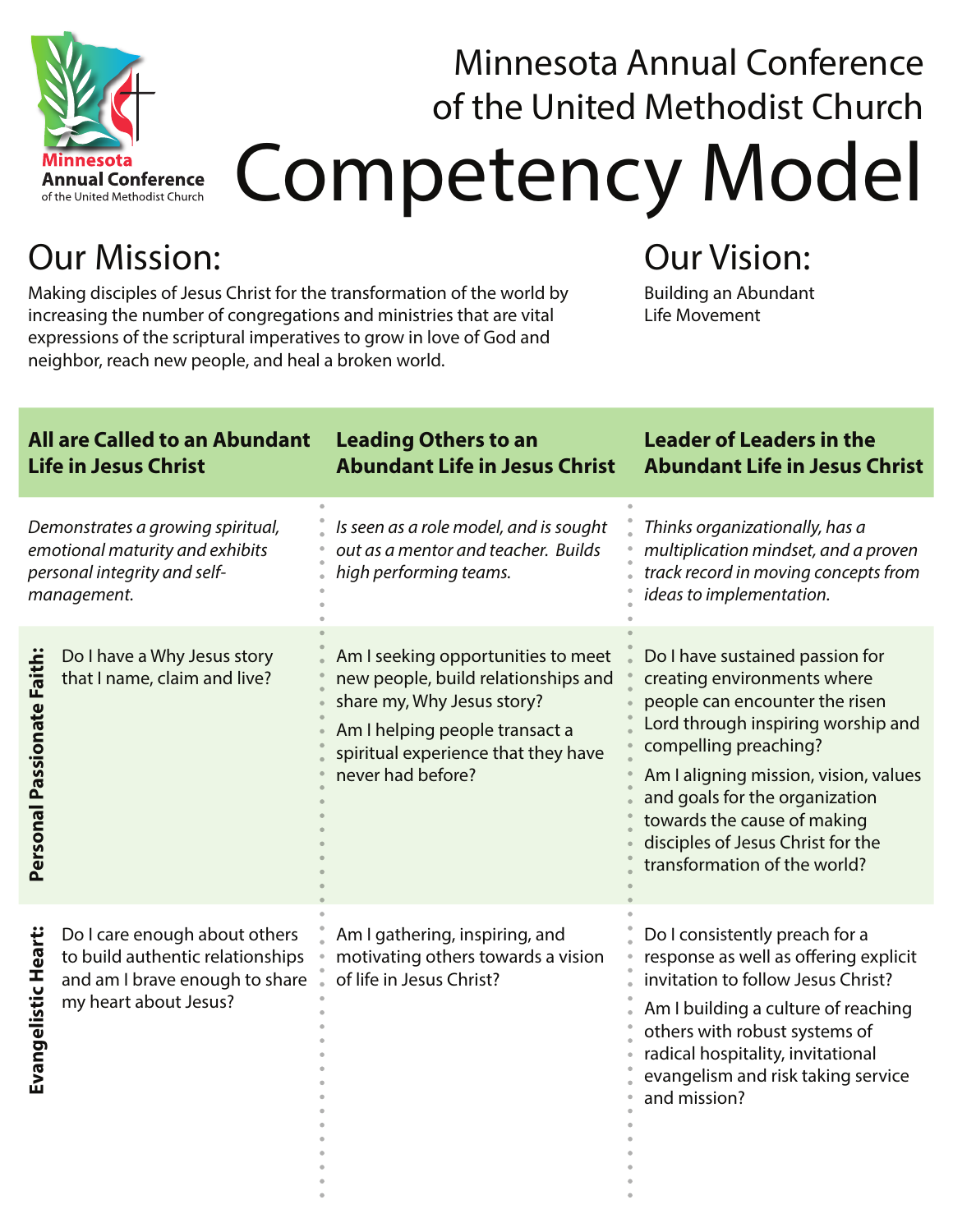| <b>All are Called to an Abundant</b><br><b>Life in Jesus Christ</b> |                                                                                                                                                                                                       | <b>Leading Others to An Abundant</b><br><b>Life in Jesus Christ</b>                                                                                                                           | <b>Leader of Leaders in the</b><br><b>Abundant Life in Jesus Christ</b>                                                                                                                                                                                                                                                                                                                   |
|---------------------------------------------------------------------|-------------------------------------------------------------------------------------------------------------------------------------------------------------------------------------------------------|-----------------------------------------------------------------------------------------------------------------------------------------------------------------------------------------------|-------------------------------------------------------------------------------------------------------------------------------------------------------------------------------------------------------------------------------------------------------------------------------------------------------------------------------------------------------------------------------------------|
| <b>Wesleyan Way of Discipleship</b>                                 | Am I practicing the means of<br>grace? Am I living a holistic<br>sense of grace? (prevenient,<br>justifying, and sanctifying)                                                                         | Am I discipling others; helping<br>others to know Jesus, and grow in<br>the love of God and neighbor?                                                                                         | Am I building systems for<br>discipleship and leadership<br>development? Am I creating a<br>culture of grace?<br>(God is already at work in the<br>world. Everyone is a beloved child<br>of God. Lives are being changed/<br>transformed, people are "waking<br>up" to a different way of being. The<br>culture values on-going growth<br>and development, or going on to<br>perfection.) |
| Leading Adaptively                                                  | Am I practicing an open,<br>growth mindset?<br>Can I tolerate ambiguity?<br>Do I exhibit flexibility?                                                                                                 | Do I collaborate across groups,<br>teams and communities?<br>Do I lead with questions instead of<br>answers, inviting others into their<br>own learning?                                      | Do I demonstrate adaptive<br>systems thinking and intentional<br>leadership?<br>Do I take measured risks and lead<br>innovation?                                                                                                                                                                                                                                                          |
| <b>Habits:</b><br>Healthy<br>Holy,                                  | Am I tending to the practices<br>that keep me sustained in life<br>and ministry?<br>Am I mindful of how I am<br>increasing my total well-being:<br>career, social, financial, physical,<br>community? | Am I teaching, facilitating and<br>coaching others in holy, healthy<br>practices?                                                                                                             | Do I build & maintain a healthy<br>functioning community?<br>• HR Systems<br>• Stewardship & Financial Systems<br>• All are Called Culture<br>• Congregational Care<br>• Boundaries and behaviors that<br>builds trust                                                                                                                                                                    |
| Social Intelligence:<br>Emotional &                                 | Am I practicing self-awareness,<br>through reflection and<br>feedback?<br>Am I keeping healthy<br>boundaries?<br>Am I cultivating my<br>interpersonal skill?                                          | Am I building trust and credibility?<br>Do I resolve conflict and exhibit<br>strong interpersonal skills?<br>Do I demonstrate situational<br>awareness and adjust responses<br>appropriately? | Am I leading and managing<br>change?<br>Do I lean into crucial conversations<br>and build resilient organizations?<br>Do I maintain healthy self-<br>differentiation while highly<br>investing in the well-being and<br>future of the congregation?                                                                                                                                       |